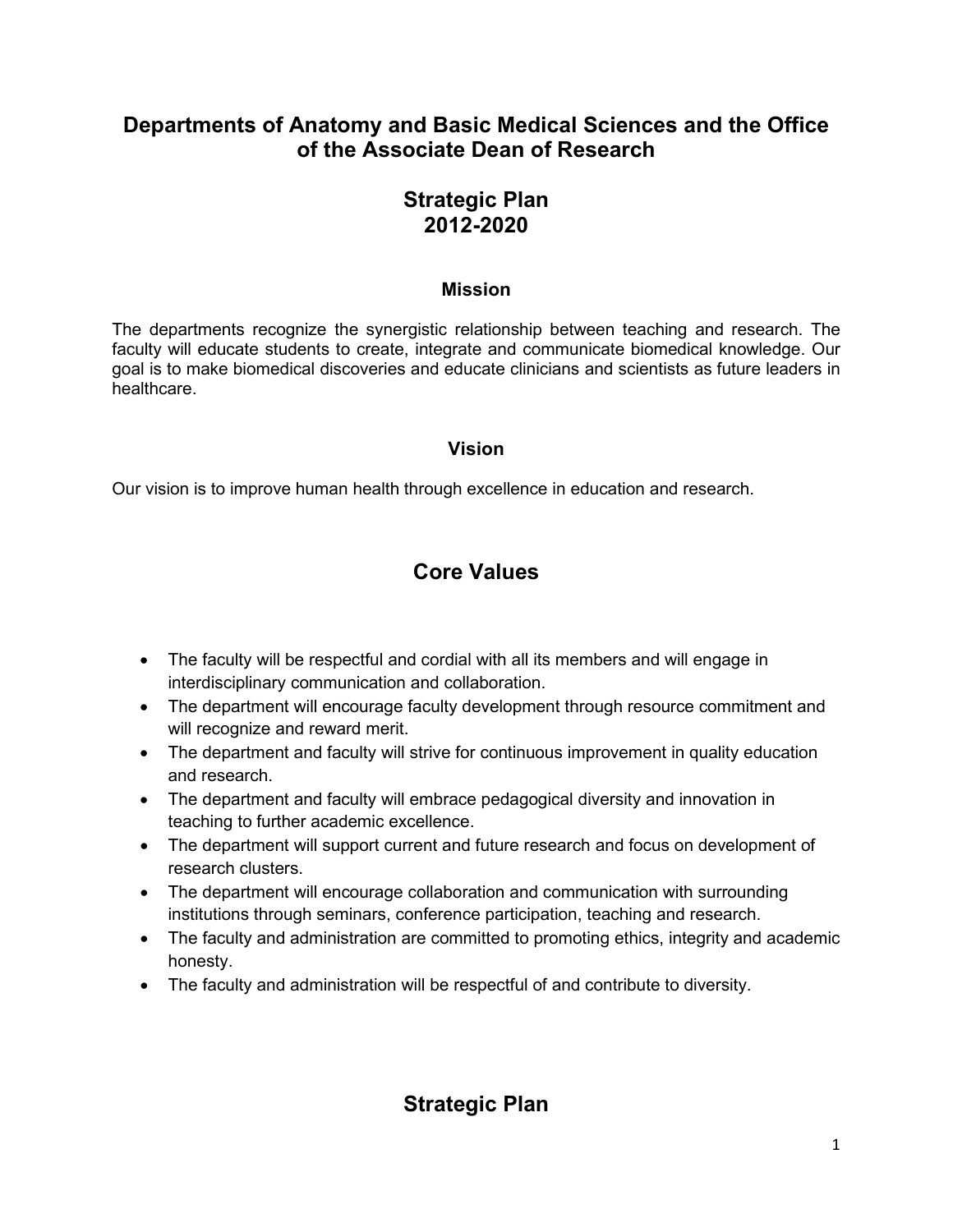We have prioritized and consolidated the future goals of the Departments of Anatomy and Basic Medical Sciences (BMS) into four Pillars of Excellence or themes. Each theme consists of specific goals and objectives. These pillars will form the foundation of our Strategic Plan for the next 5 years, completion of some of which will extend beyond this period:

- **1. Faculty Excellence**
- **2. Educational Excellence**
- **3. Excellence in research, scholarship, and funding**
- **4. Staff excellence**

There are several goals for each Pillar of Excellence. The goals for each Pillar of Excellence are listed in order of priority. Each goal has a set of objectives that are specific, measurable, attainable, relevant and time bound.

# **Faculty Excellence**

### **Goals:**

- **1. Reorganize administrative structure to promote faculty integration and performance.**
- **2. Nurture a culture of excellence for existing faculty.**
- **3. Strategic Addition of New Faculty.**

## **Objectives:**

## **Goal 1: Reorganize administrative structure to promote faculty integration and performance.**

- i. Under the Department of Basic Medical Sciences, develop divisions and division leaders for Biochemistry, Microbiology, Pharmacology and Physiology. Work on developing these into independent departments over the next 5-10 years under guidance of the division faculty, taking into account the needs of both campuses.
- ii. Empower faculty in the selection of division leaders.
- iii. Provide division leaders with adequate resources to promote their productivity and well-being.
- iv. Guidelines and metrics for accomplishing goal:
	- a. Identify division leaders based on administrative experience, demonstrated excellence in teaching, research, grant funding and service.
	- b. Survey peer institutions for determining competitive salary and startup package and implement parity.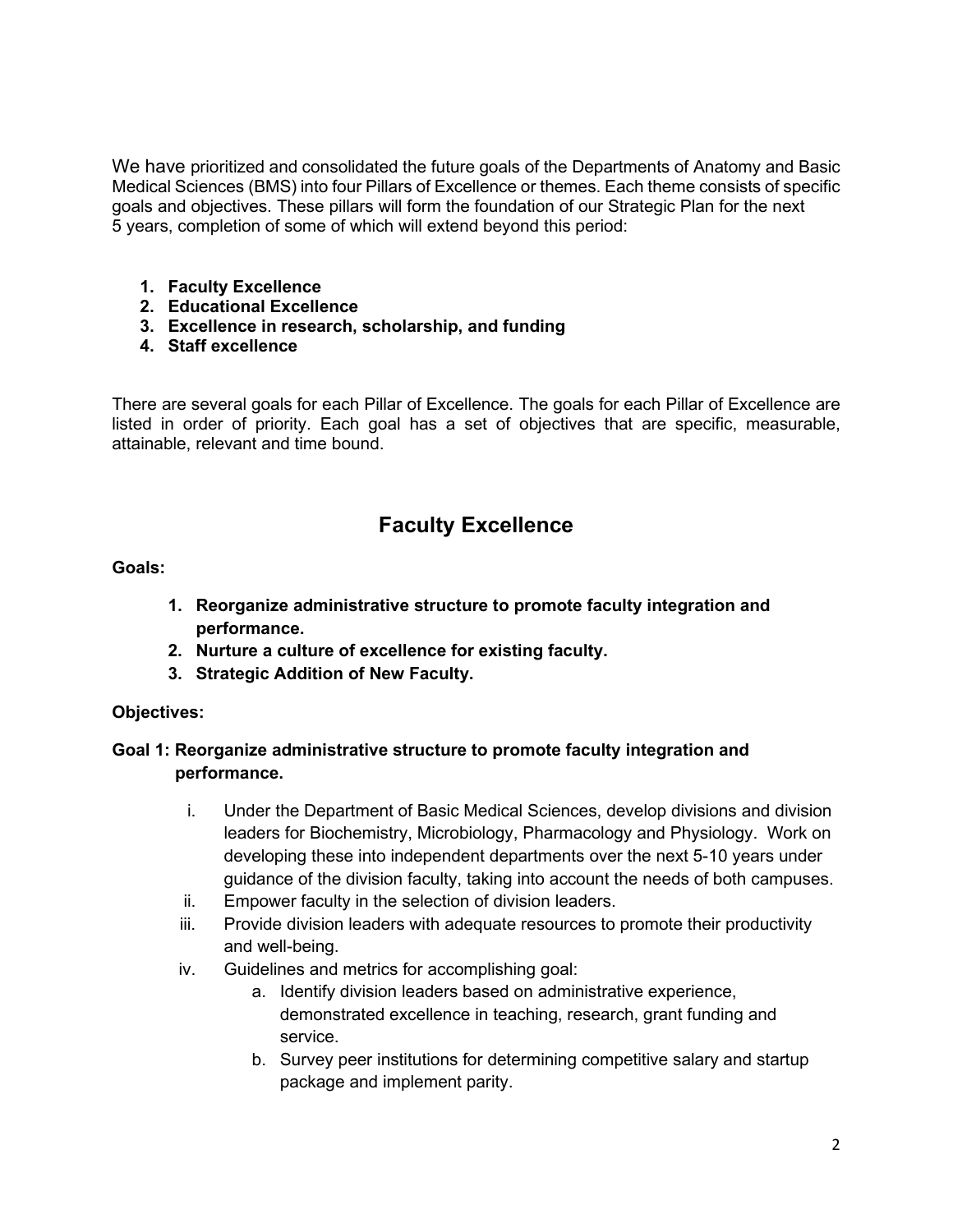### **Goal 2: Nurture a culture of excellence for existing faculty.**

- i. Refine mechanisms to assess current faculty accomplishments with recommendations for:
	- a. Improved performance in faculty instructional skills.
	- b. Improved methods for teaching evaluation, including peer review.
	- c. Promotion of scholarly interactions through research seminars and symposia between both campuses and other institutions.
	- d. Providing assistance in grantsmanship and identification of relevant funding sources.
	- e. Establishing a faculty profile with the Office of Sponsored Programs to find relevant funding sources.
- ii. Build infrastructure and resources for scholarly research
	- a. Define and create high quality environments for support of research.
	- b. Encourage grant application submission.
- iii. Continually analyze competitiveness of salary compensation.
- iv. Communicate COMP and University guidelines and procedures for Promotion and Tenure evaluation including dates, committee composition, and review process. Provide:
	- a. Mid-stream review of progress by mentor peers.
	- b. Assistance in assembling dossier.
	- c. Assurance of congruence between college and University guidelines.
- v. Create opportunities for integration of BMS and Anatomy faculty with clinical faculty in the preclinical teaching.
- vi. Publicly recognize those faculty who have excelled in teaching, in research, and in service.
- vii. Assess progress using:
	- a. peer review and student evaluations.
	- b. numbers of seminars and symposia presented.
	- c. records of publications and grants submitted/funded.
	- d. Survey peer institutions to determine competitive salary compensation and adjust salaries accordingly.
	- e. numbers of faculty promoted and/or tenured.

### **Goal 3: Strategic Addition of New Faculty**.

- i. Determine teaching and research objectives for each division/unit.
	- a. Assess future needs for teaching & research.
	- b. Establish rationale for recruitment of teaching and research faculty.
- ii. Establish and fund additional Endowed Chairs.
- iii. Assessment: Measure success based on numbers of faculty hired and endowed chairs established.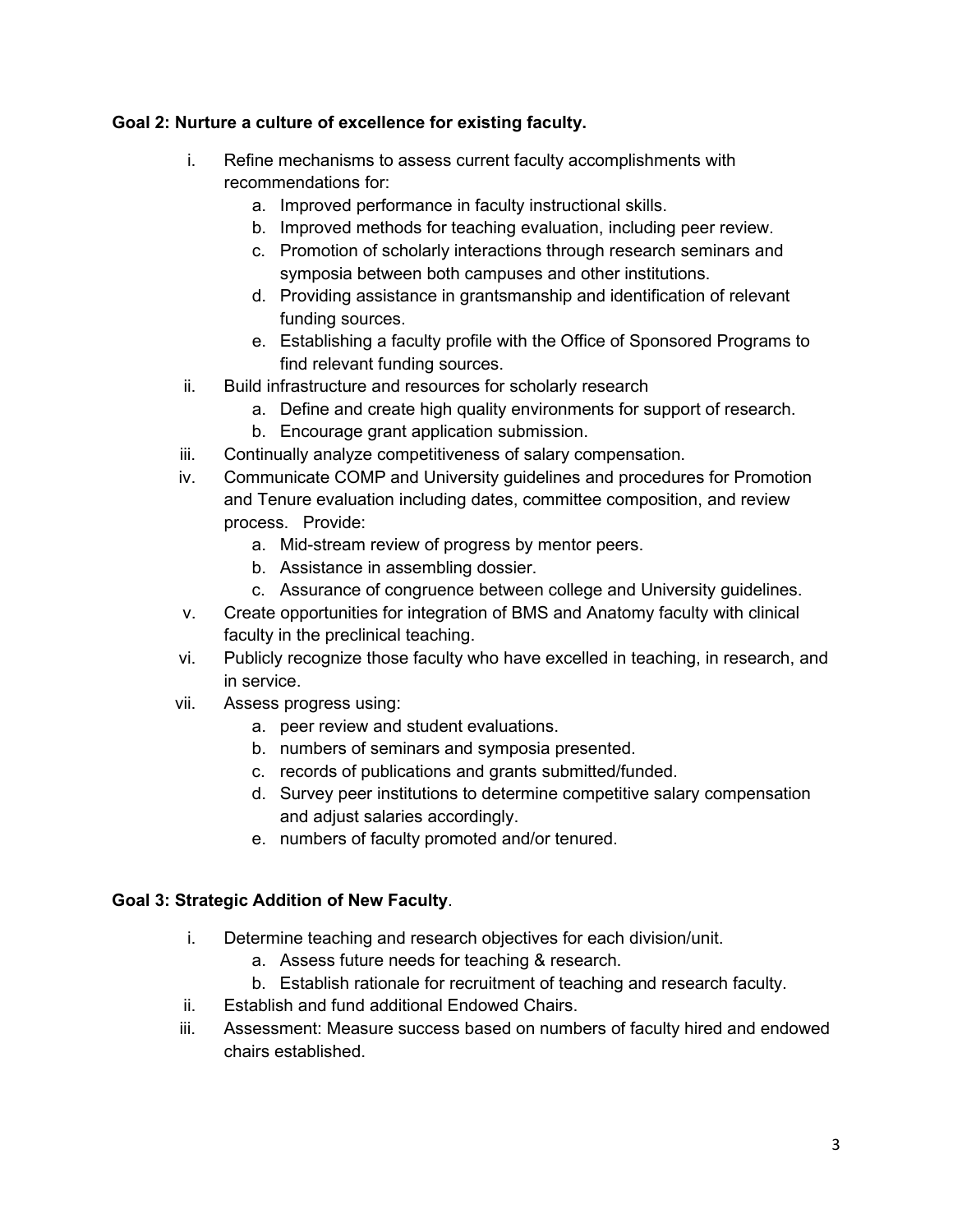# **Educational Excellence**

### **Goals:**

- **1. Continued expansion of innovative and collaborative delivery of basic and clinical teaching to foster student-centered, life-long learning.**
- **2. Integration of clinical knowledge with the curriculum and its delivery that includes standardized patient encounters, small/large group case discussions, and IPE.**
- **3. Recruit new faculty and help develop existing faculty to teach in specific basic science courses in the graduate MS/PhD programs.**
- **4. Enhance faculty participation in curriculum design and implementation**

### **Objectives:**

#### **Goal 1: Continued expansion of innovative and collaborative delivery of basic and clinical teaching to foster student-centered, life-long learning.**

- i. Identify, develop existing faculty and recruit division leaders for each discipline who have significant teaching experience to assist the Chair and COMP Office of Academic Affairs (COMP OAA) in assigning lectures for teaching in the Shared Curriculum to faculty with the appropriate expertise.
- ii. Develop a faculty recruitment strategy for Anatomy and BMS to increase faculty members in each discipline and to create a more diverse faculty with respect to teaching and research expertise.
- iii. Establish a departmental mentorship program to assist junior faculty members in their academic activities toward earning tenure.
- iv. Develop a faculty committee to liaise with COMP Institute of Medical Educators to establish appropriate faculty development workshops to help further innovative teaching pedagogy for the shared curriculum courses.
- v. As a learning organization, faculty, staff and administration will seek to acquire the necessary competencies to foster student-centered learning.
- vi. Develop a peer review mechanism for reviewing exam questions and also develop new assessment tools for student surveys/evaluations.
- vii. Assessment: Analyze success or failure by utilizing multiple independent measures that include:
	- a. Previous COMP internal surveys.
	- b. Basic and clinical science board exam scores.
	- c. Student evaluations/surveys.
	- d. Faculty surveys.

**Goal 2: Integration of clinical knowledge with the curriculum and its delivery that includes standardized patient encounters, small/large group case discussions, and IPE.**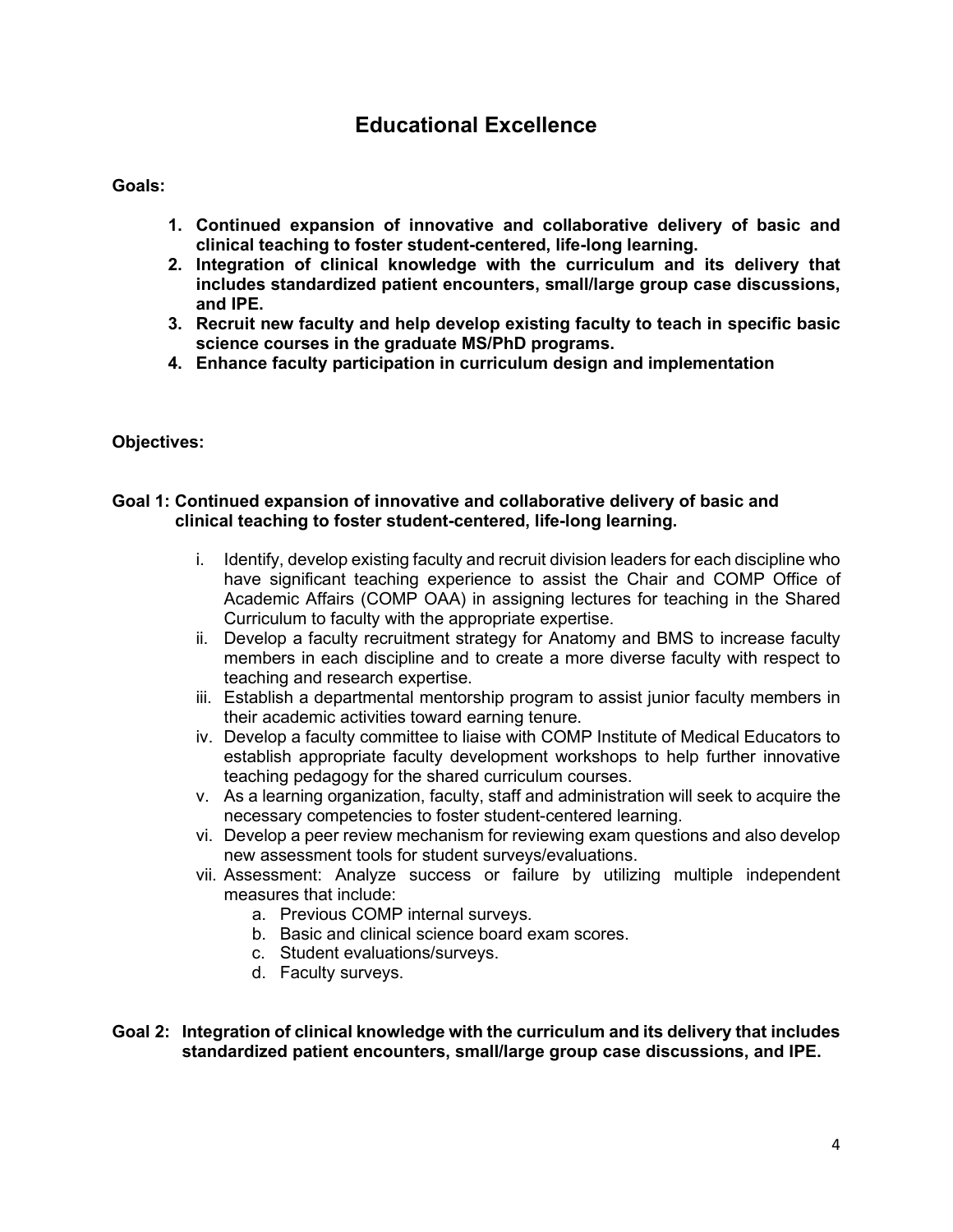- i. Encourage, develop and leverage collaborations between the clinical, Anatomy and BMS faculty to integrate relevant clinical knowledge that supports evidencebased medicine.
- ii. Use of current multimedia technology to better deliver content to the students as appropriate.
- iii. Assessment: Analyze success or failure by utilizing multiple independent measures that include:
	- a. Student surveys
	- b. Faculty surveys

#### **Goal 3: Recruit new faculty and help develop existing faculty to teach in specific basic science courses in the graduate MS/PhD programs.**

- i. Develop a joint faculty recruitment strategy with the graduate college to increase faculty members in each discipline to allow for a diverse faculty with respect to teaching and research expertise.
- ii. Establish collaboration between COMP and GCBS to allow for faculty involvement in the Graduate programs including both the research degrees and the MSMS prehealth professional program. This can include, but is not limited to, mentoring students in the academic arena as well as teaching specialty topics/courses related to a faculty members content expertise.
- iii. Participate in the development of PhD and a dual DO/PhD program.
- iv. Assessment: Analyze success or failure by utilizing multiple independent measures that include:
	- a. Student surveys.
	- b. Faculty surveys.
	- c. Number of publications.
	- d. Extramural funding.
	- e. PhD graduates.
	- f. DO/PhD graduates.
	- g. COMP faculty involved in the graduate program.
	- h. Faculty effort dedicated to the graduate program.

#### **Goal 4: Enhance faculty participation in curriculum design and implementation**

- i. Provide guidance to COMP curriculum committee
- ii. Provide guidance to course coordinators
- iii. Assigned faculty should work with their course director to improve curriculum.
- iv. Assessment: Analyze degree of success by utilizing multiple independent measures that include:
	- a. Faculty surveys.
	- b. Student surveys.
	- c. Board exam scores.

## **Excellence in Research, Scholarship, and Funding**

**Goals:**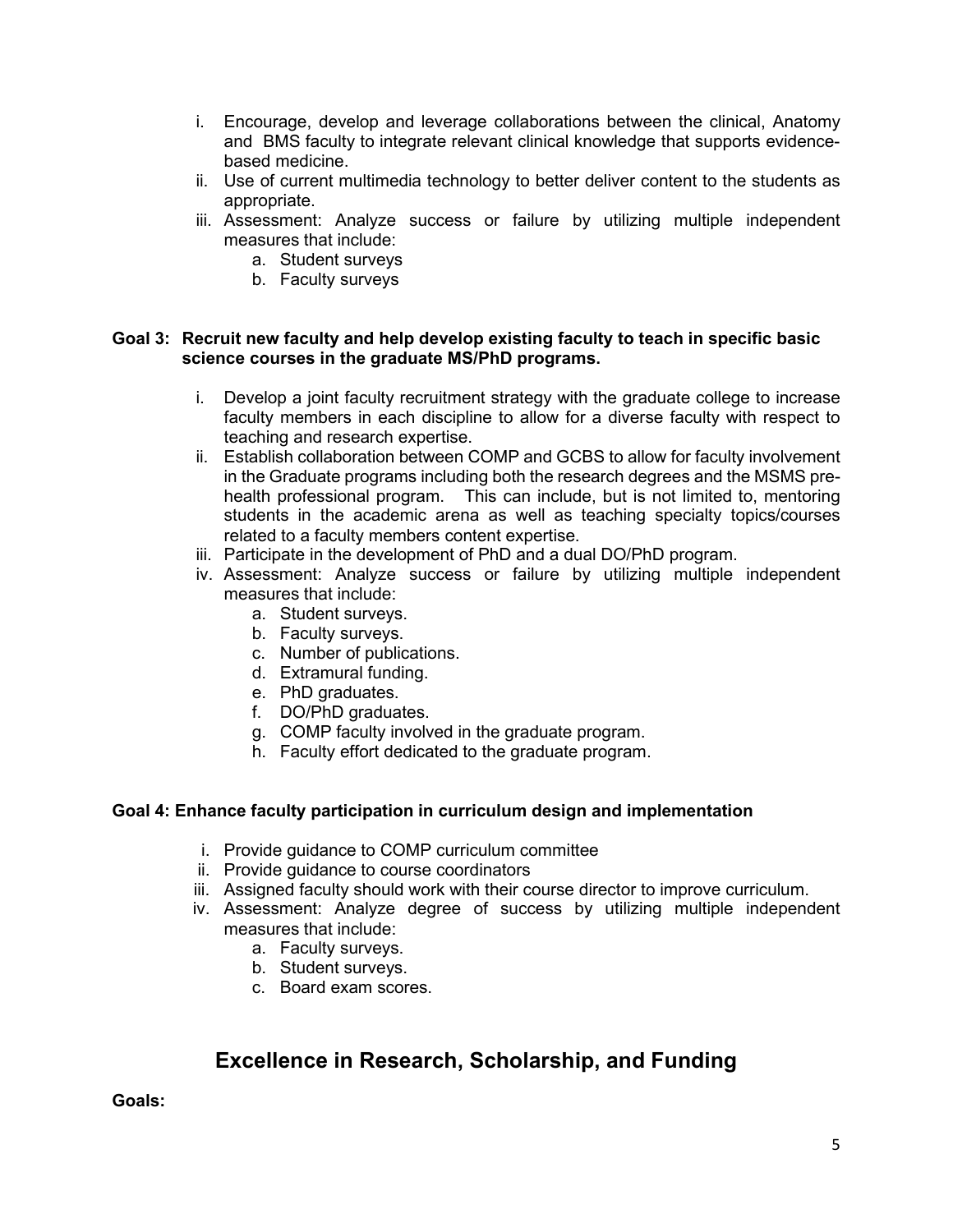- 1. **Build a world-class, well-equipped research infrastructure to accommodate current research needs and allow for future expansion.**
- 2. **Recruit and retain the very best research faculty and build focused "Research Clusters".**
- 3. **Collaborate with the GCBS to Develop a PhD Program, support and sustain student research involvement.**
- 4. **Strengthen partnership with WesternU associated hospitals and outside research institutions for sharing of core equipment, research space and grant collaborations.**
- 5. **Work with the WesternU infrastructure taskforce to significantly improve COMP and WesternU-wide services for the administration and support of research grants.**

#### **Goal 1: Build a world-class, well-equipped research infrastructure to accommodate current research needs and allow for future expansion**

- i. Work with COMP/WesternU to develop plans, identify location and build a new multi-purpose Research Excellence Center building to meet our research needs.
- ii. Invest in a research infrastructure that supports collaborative projects by acquiring more core equipment at both Pomona and Lebanon campuses. The Lebanon and Pomona campuses are at different stages of maturity/development, and each campus has unique perspectives and issues to be resolved.
- iii. Work closely with the Development Office and WesternU/COMP Office of Alumni Affairs to identify potential industry sponsors and philanthropic donors.
- iv. Identify funding sources and offer competitive start up packages at par with other institutions to attract high caliber faculty.
- v. Work towards recruiting technical laboratory staff support to help with increasing productivity and generate critical data for grant proposals.
- vi. Establish faculty "discretionary" funds from indirect costs to help faculty defray costs for membership dues, travel, etc. that cannot otherwise be used from grants.
- vii. Work with WesternU to set up a stockroom for common research supplies.
- viii. Utilize standard matrices to analyze success or failure including:
	- a. faculty surveys.
	- b. number of MS/PhD graduates and research technicians.
	- c. number of DO and residents in research projects.
	- d. number of COMP research faculty.

### **Goal 2: Recruit and retain the very best research faculty and build focused "Research Clusters"**

- i. Identify priorities for next round of faculty recruitments and implement searches.
- ii. Enhance recruiting efforts with cluster hires.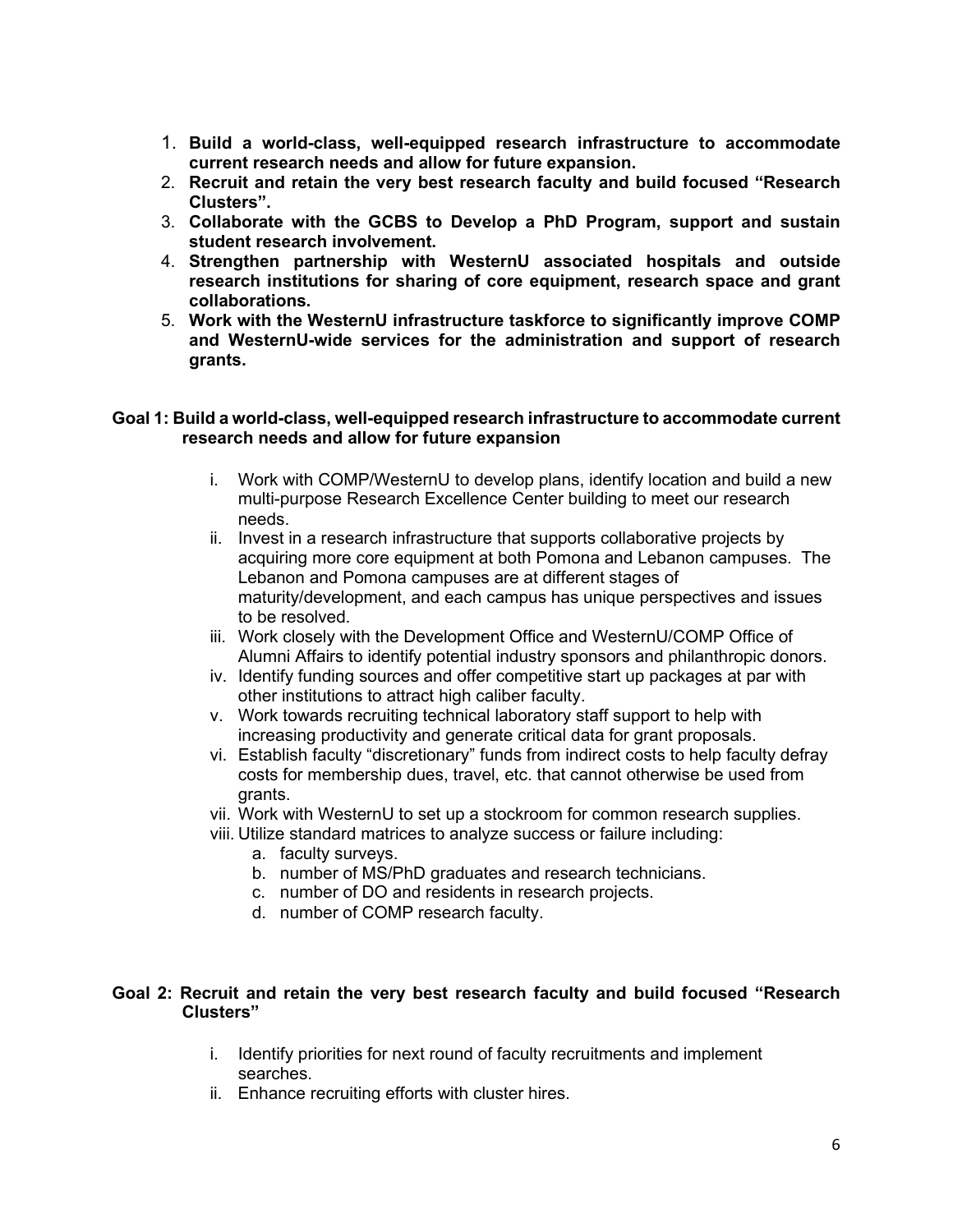- iii. Integrate faculty hiring and research activities with GCBS and explore opportunities for shared faculty positions with other Colleges.
- iv. Develop research programs that build upon our current strengths.
- v. Enhance faculty development and promote opportunities to participate in grant-writing and career development workshops.
- vi. Faculty members with similar research interests will explore opportunities of potential collaboration and co-investigator status on new and /or renewal grants.
- vii. Increase multi-investigator proposals. Stronger collaborations with the Institutes and/or clusters will be key focal points for future multi-investigator grants. The Department will foster these collaborations with potential "partnering" mechanisms with other funding streams. The clear limitation to this is the availability of resources to "partner" with other monies to incentivize this collaboration.
- viii. Enhance faculty retention by establishing competitive pilot and bridge funds to help support research activities of junior faculty, as well as established and productive faculty who have temporarily lost their funding.
- ix. Develop focused Research clusters which may include:
	- a. Center for Neurodegenerative Disease
	- b. Center for Infectious Diseases and Immunology
	- c. Center for Molecular and Metabolomic Diseases
	- d. Western Diabetes institute.
	- e. Spine Institute
- x. Increase the success rate of research proposals. The department will explore establishing an internal review committee for grant proposals to provide feedback to principal investigators on grant proposal quality, structure, methodology, and communication of the research ideas.
- xi. Encourage departmental funding/support aligned with collaborative research strategies.
- xii. Assessment: Utilize standard matrices to analyze success or failure including:
	- a. Student surveys.
	- b. Faculty surveys.
	- c. Number of joint publications.
	- d. Number of extramurally funded grants.
	- e. Amount of intramural funding.
	- f. Number of MS/PhD graduates.
	- g. Number of dual DO/PhD graduates.
	- h. Number of DO and residents in research projects.
	- i. Number of COMP research faculty contributing to the graduate program by giving lectures and training graduate students.
	- j. Percent research faculty effort dedicated to the graduate program.
	- k. Number of Institutes/Centers developed and their success.

### **Goal 3: Collaborate with the GCBS to Develop a PhD Program, support and sustain student research involvement.**

i. Participate with GCBS to develop a PhD program at WesternU.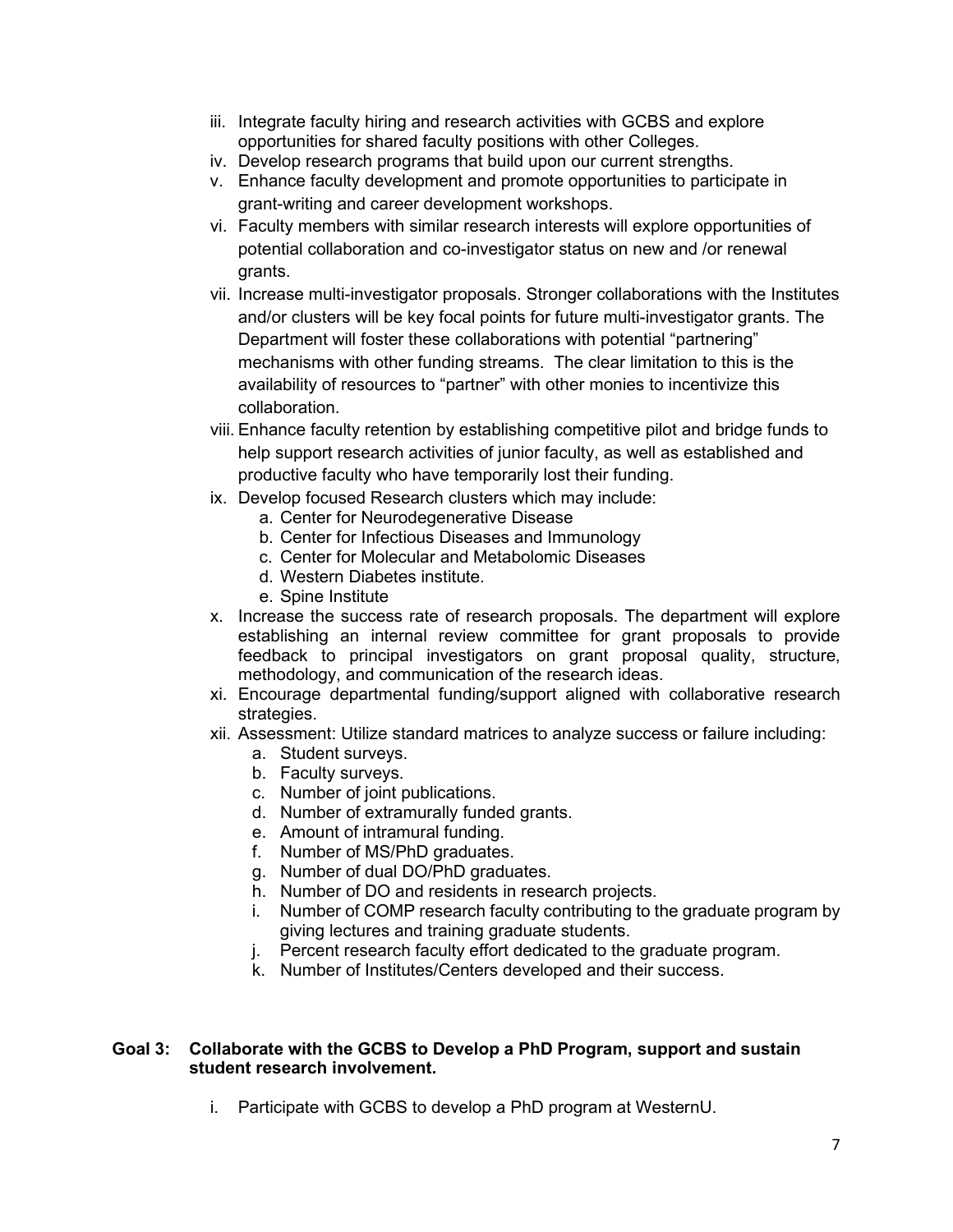- ii. Help to develop an integrated dual DO/PhD program to meet a shortfall in availability of individuals with this unique combination of research and clinical osteopathic training. Students from both campuses would be eligible and would be able to choose a mentor from either campus.
- iii. Coordinate with the graduate school and accreditation committee for approval.
- iv. Work with the Development Office and the Graduate College to secure funds to support doctoral stipends.
- v. Involve more DO students and residents in research projects. Establish competitive research fellowships for DO students engaged in clinical or basic science research.
- vi. Support up to 5 MSBS students to work with COMP research faculty.
- vii. Integrate COMP seminar series with the graduate college.
- xiii. Assessment: Utilize standard matrices to analyze success or failure including:
	- a. Student surveys.
	- b. Faculty surveys.
	- c. Number of joint publications.
	- d. Number of extramurally funded grants.
	- e. Amount of intramural funding.
	- f. Number of MS/PhD graduates.
	- g. Number of dual DO/PhD graduates.
	- h. Number of DO and residents in research projects.
	- i. Number of COMP research faculty contributing to the graduate program by giving lectures and training graduate students.
	- j. Percent research faculty effort dedicated to the graduate program.

#### **Goal 4: Strengthen partnerships with WesternU colleges and outside research institutions for sharing of core equipment, research space and grant collaborations**

- i. Establish "new" institutional linkages with other departments, colleges and outside institutions. Explore joint research interests with faculty from other departments. This would need to be both individual investigator driven as well as supported by the Department and College. Opportunities into clinical research should be explored and better coordinated with clinicians.
- ii. At Pomona campus COMP faculty will partner with other WesternU colleges to share core as well as specific equipment.
- iii. At Pomona campus COMP faculty will partner with faculty at local research institutions including Cal Poly Pomona, Loma Linda, Claremont Colleges, University of La Verne, UCs and CSUs in southern California.
- iv. At Lebanon campus COMP faculty will partner with OSU and OHSU.
- v. Assessment: Utilize standard matrices to analyze success or failure including:
	- a. Faculty surveys.
	- b. Number and depth of commitment of external partners.
	- c. Numbers of joint projects, funding and manuscripts
- **Goal 5: Work with the WesternU infrastructure taskforce to significantly improve COMP and WesternU-wide services for the administration and support of research grants.**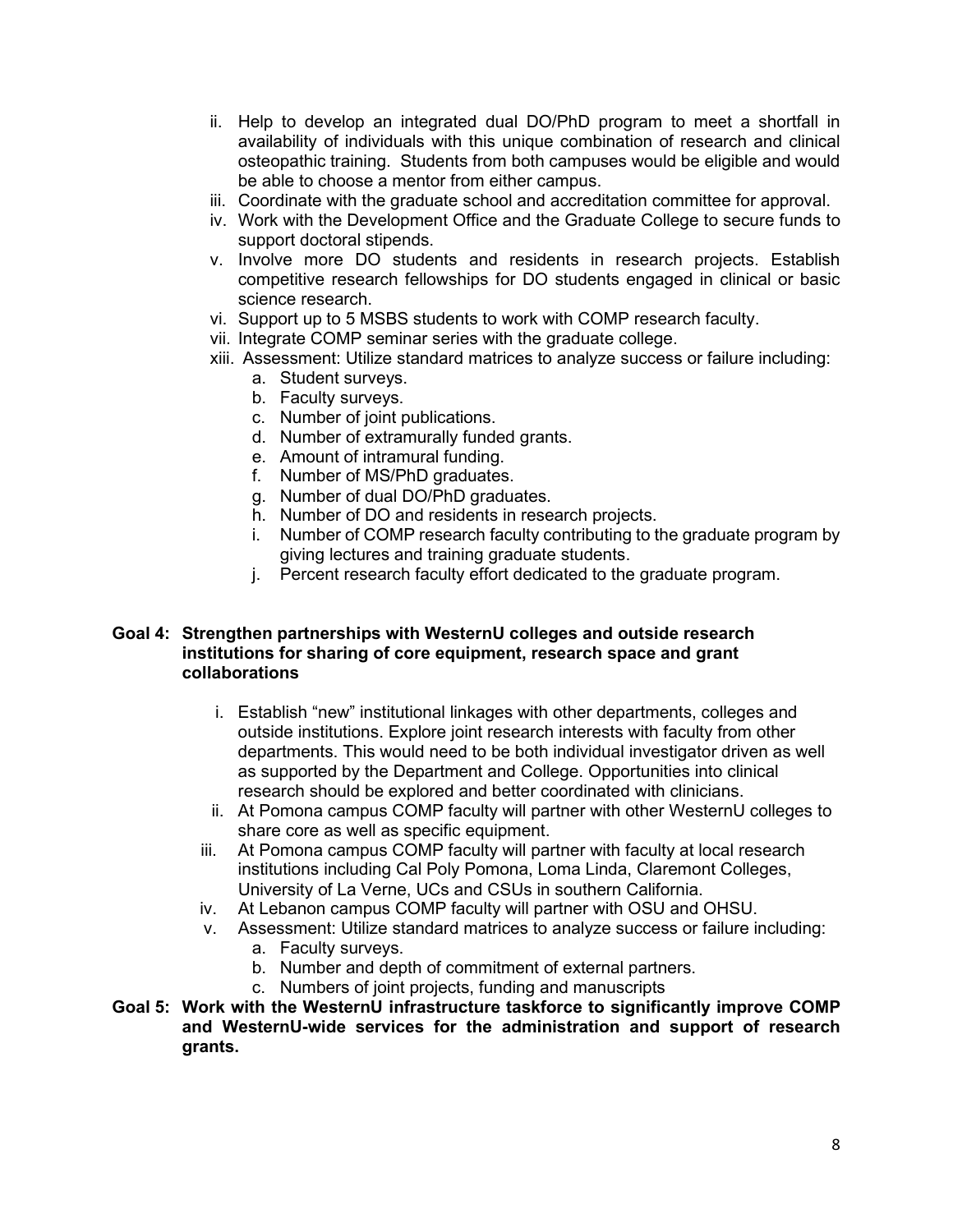- i. Designate budget officers at each campus in charge of purchasing for Anatomy and BMS/COMP to streamline purchase of laboratory supplies and equipment for research.
- ii. Subject to compliance with State and Federal laws, the role of the PI in the hiring process should be maximized. The Human Resources department should play a support role in the hiring process. Where appropriate, qualified candidates can be considered for exempt status in accord with the rules and regulations of WesternU.
- iii. Improve IT support for research related activities.
- iv. Properly and faithfully execute current plans for research growth. Control of allocated COMP research space should be under COMP direction.
- v. Improve delivery of perishable chemicals across campus.
- vi. Work with the VP for research to hire a research regulatory compliance officer.
- v. Assessment: Analyze degree of success by utilizing multiple independent measures that include:
	- a. Faculty, postdoctoral and technical staff surveys.
	- b. Frequency of communication among the interested parties.

## **Staff Excellence**

### **Goals:**

- 1. **Retain highly qualified administrative and research personnel.**
- 2. **Attract talented and highly qualified administrative and research personnel.**
- 3. **Provide job skill training and encourage professional development.**

## **Objectives:**

## **Goal 1: Retain highly qualified administrative and research personnel.**

- i. Recognize that staff retention is a vital process that is not only cost-effective, but also promotes retention of COMP-specific "institutional knowledge", enhances staff efficiency and promotes collegiality.
- ii. Continue to provide a competitive salary after hiring
	- a. To minimize losing trained and talented staff to other Colleges, achieve and maintain parity among the WesternU Colleges.
	- b. Establish specific guidelines for staff supervisors to recommend salary increases based on experience.
	- c. Provide incentives to reward highly productive staff members:
		- 1) Set specific goals that, when accomplished, would allow the supervisor to recommend a reclassification in position/rank.
		- 2) Promote recognition of specific or outstanding service provided by the staff member to the department. Informally acknowledge and express appreciation for work that is well done.
- iii. Provide a collegial environment by promoting more social interaction among faculty and staff: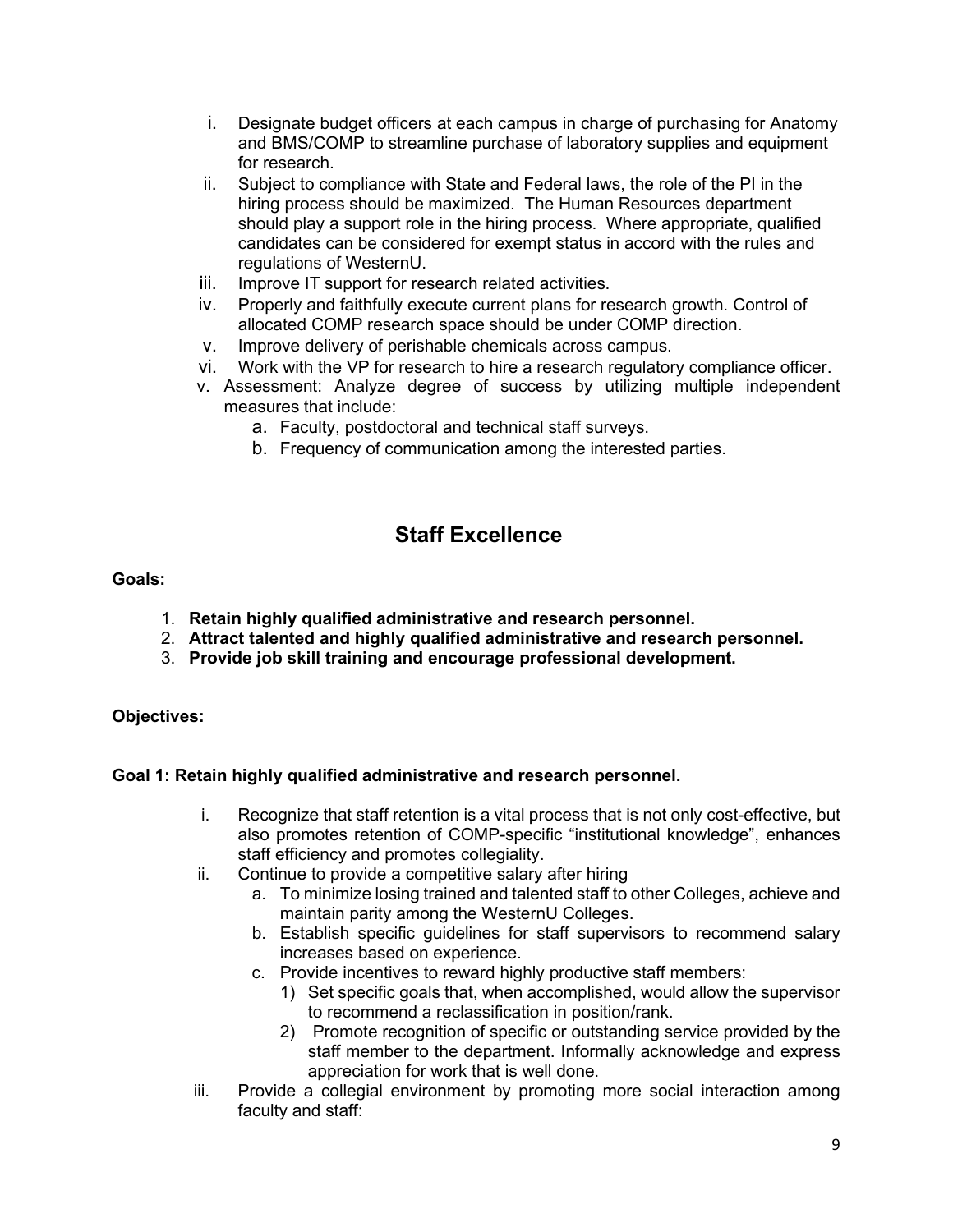- a. Plan common lunches within buildings/campuses once a month, to encourage interaction among faculty and staff.
- b. Plan more events for faculty and staff off campus where the focus is on interaction among them.
- c. Promote interactions between the Pomona and Lebanon faculty and staff
	- 1) When Lebanon faculty/staff visit Pomona, or vice versa, plan informal gatherings to promote social interactions between members of the two campuses.
	- 2) Promote use of the Lync program as a tool to increase the human interaction between campuses.
- d. Promote interactions of faculty and staff with staff members in other non-BMS/Anatomy departments who are integral members of the education/research teams, including the staff of the OAA and the faculty and staff of the clinical departments that are engaged in the teaching of COMP students.
- iv. When possible and as appropriate, enhance flexibility in the workplace.
- v. Annual staff evaluation:
	- a. Perform yearly evaluations of all staff members by their direct supervisor.
	- b. Provide optional yearly surveys of staff performance to individuals assisted by the staff, to encourage them to provide feedback to the staff member's supervisor.
	- c. Encourage all faculty/staff to directly communicate with the staff member's supervisor when a staff member has exceeded expectations in a given role/project.
- vi. Assessment: Analyze success or failure by utilizing independent measures such as:
	- a. Anonymous surveys of staff regarding their job satisfaction, the likelihood of staying in their position and their feelings on the structure/transparency of the reclassification/promotion system.
	- b. Create an exit survey for any staff member who is voluntarily leaving their position to determine reason(s) why they are leaving
	- c. Survey faculty and staff to determine their satisfaction with the numbers and types of social and casual interactions between staff and faculty.

#### **Goal 2: Attract talented and highly qualified administrative and technical personnel that fit into the departmental culture.**

- i. As the departments grow and move towards discipline-specific division heads, it is anticipated that additional administrative and research staff will be needed. Work with HR to streamline and improve the "People Admin" system used for hiring.
- ii. Produce better job descriptions for use in hiring administrative staff.
- iii. Offer competitive starting salary packages in order to attract the best candidates.
- iv. Assessment: Analyze success or failure by utilizing independent measures such as:
	- a. Surveying faculty and staff involved with the hiring process on ease of hiring process, numbers of applicants and quality of applicant pool, and number of candidates who were offered positions that accepted the position.